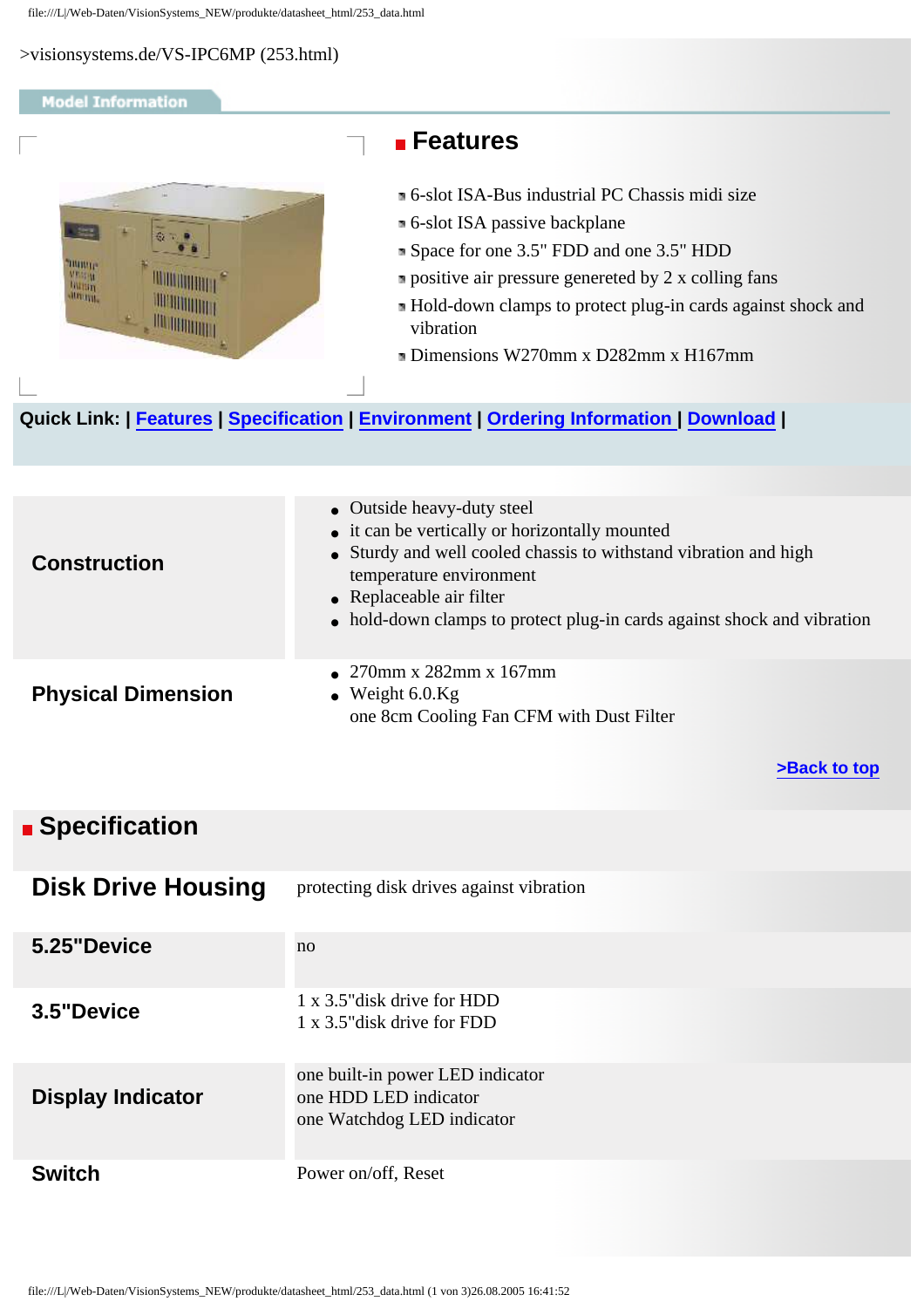| <b>Connector Rear side</b> | 1 x reserved DSUB 9-pin connector, 1 x reserved DSUB 25                                                                    |
|----------------------------|----------------------------------------------------------------------------------------------------------------------------|
| Weight                     | $6$ Kg                                                                                                                     |
| <b>Card clamp</b>          | Flexible card clamp to protect add-on cards                                                                                |
| <b>Cooling system</b>      | 1 x 8cm Cooling Fan CFM (blow out) with removable Dust Filter<br>1 x cooling fan ar rear panel for power supply (blow out) |
| <b>Backplane</b>           | standard 6-slot ISA passive Backplane                                                                                      |
|                            | for more information please find mechanical                                                                                |
| <b>CPU Slot</b>            | 1 x CPU                                                                                                                    |
| <b>ISA Slot</b>            | 5 x ISA                                                                                                                    |
| <b>PCI Slot</b>            | no                                                                                                                         |
| <b>Power Input</b>         | AT                                                                                                                         |
| <b>Power supply</b>        | 100W AT Power supply                                                                                                       |
| Input range                | 85-132VAc or 180 to 264 VAc, switch select<br>Frequency 47/63Hz                                                            |
| Input current              | 5V@10A, 12V@3.5A, 5V@0.5A, -12V@0.5A                                                                                       |
| <b>Inrush current</b>      | 20A@ 115V AC, 50A@ 230V AC (cold start)                                                                                    |
| <b>Output</b>              | max 100W                                                                                                                   |

| >Back to top |
|--------------|
|--------------|

<span id="page-1-0"></span>

| <b>Environment</b>           |                                 |
|------------------------------|---------------------------------|
| <b>Operating Temp.</b>       | $0^{\circ}$ C ~ 55 $^{\circ}$ C |
| <b>Storage Temp.</b>         | $0^{\circ}$ C ~ 75 $^{\circ}$ C |
| <b>Operating Humidity</b>    | 5 - 95% non condensing          |
| <b>Vibration (operating)</b> | $1.5G$ max                      |